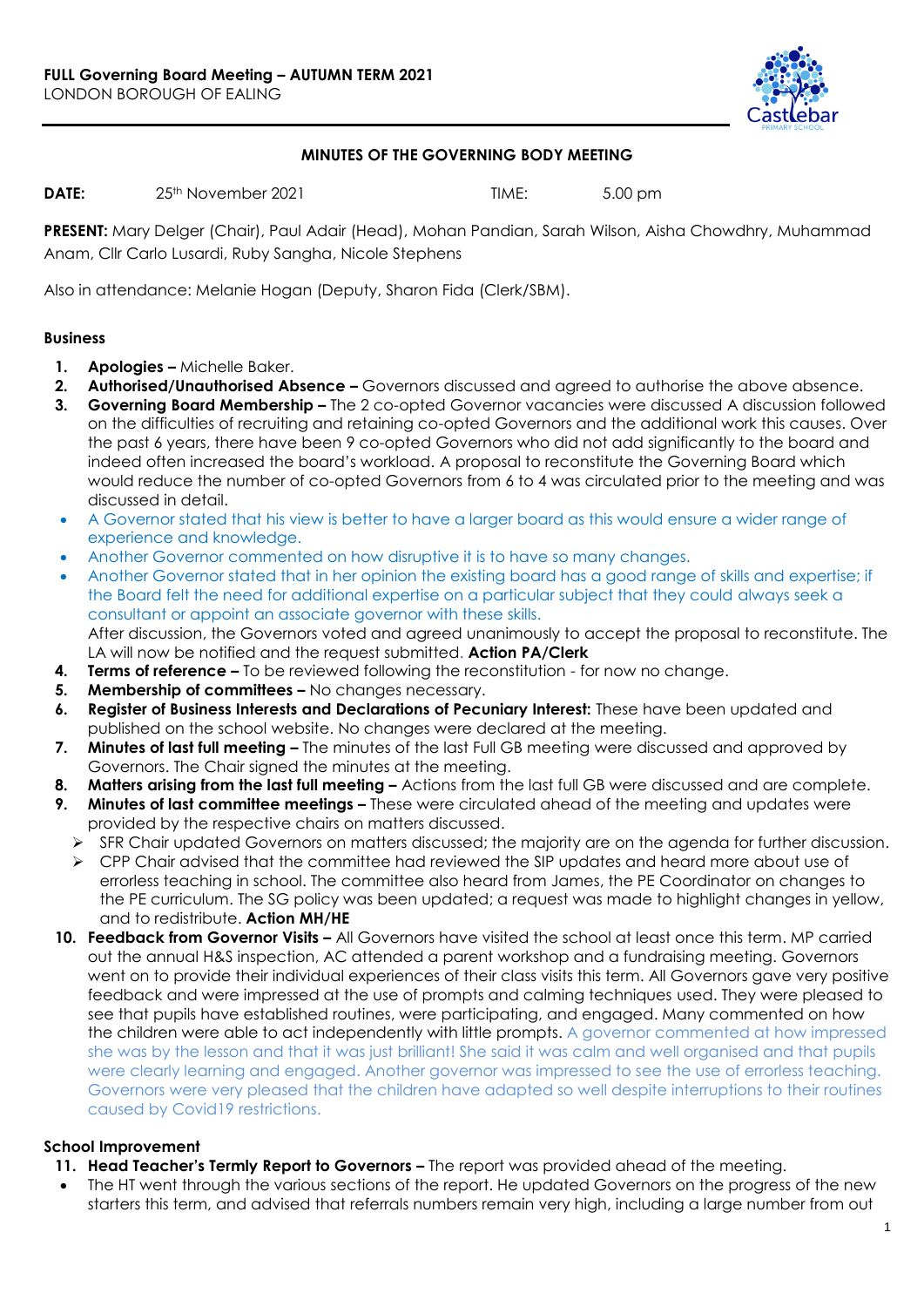of borough. This has created additional work and the HT has raised this with Ealing SENAS Team. The school is preparing for next year's intake.

- Topics covered this term included black history month HT praised the Equality & Diversity Team who have been very creative in their delivery of this area of the curriculum.
- There have been good initiatives carried out by MB and her team around the World of work.
- There was a recent introductory visit from the new Link Partner. MH advised that she had discussed the school's assessment approach with the Link Officer and what Castlebar is doing is deemed acceptable**.**
- An array of parent workshops has been offered and were well attended.
- Staffing remains stable there are a couple of new staff.
- Observations are nearing completion and standards are high. Observations, where possible have been carried out with a member of the SLT accompanied by a less experienced teacher – this is a CPD opportunity and is so they can learn from the experience.
- New staff are settling in and the school is putting in extra support for new teachers.
- There are currently 2 agency teachers and the aim is to advertise the vacant teacher posts in January.
- The school will also need to recruit staff if the planned new additional class goes ahead.
- An Outreach booklet has been produced. Castlebar continues to work with other schools to provide a much-needed service.
- Pupil Attendance was excellent up to half term but then dipped. It is now back up to over 90%.
- Safeguarding continues to be a high priority and there has been a recent meeting with the disability team with another planned next term.
- **12. School Improvement Plan** (including Annual Equality Update) and School SEF (Self-Evaluation). This was discussed in detail at CPP.
- The equality and diversity targets have been updated within the School Improvement Plan.
- Work has been done within the curriculum to promote diversity. New additions to the team have brought in new ideas and approaches. There has been investment in new resources to ensure a better multiculturally diverse approach for the various topics.
- Castlebar Staff will update their Equality & Diversity Training in the Spring Term. **Action DM**
- Governors were encouraged to update their Equality & Diversity Training. A link is to be sent **Action MH**
- **13. Quality Assurance - Teaching & learning –** Observations are nearing completion and overall the quality of teaching has been high. A Challenge Partners review is scheduled in January and will provide further quality assurance.

## **Reports/Decisions/Policies:**

- **14. Budget & Funding Update –** an outturn is projected in the region of 8%. Agency staff expenditure is up due to higher than usual staff absence caused by the ongoing pandemic. The school are monitoring this closely. A Governor asked if over 8% is when clawback starts – HT discussed process and explained that Castlebar are not in danger of a clawback. A virement that had been reviewed by the SFR committee was presented to the full GB. This was discussed and agreed at the meeting.
- **15. Covid Catch Up –** this additional funding has now finished, However the school is to receive Tutor Led Funding of £18,506. Castlebar have planned to use these funds to pay for VB therapeutic support, Artwork and additional class support. A Governor asked whether the school has to publish how these funds are spent? The HT advised that the school would need account on how it has spent the funding.
- **16. Additional Class Update and confirmation of no change to group size.** The group size would remain the same. Remodelling plans have been provided and the school were pleased with what would could be achieved with the space. The school awaits confirmation on whether the works will commence over the summer. A Governor asked when will pupil numbers increase? The HT replied that the plan would be to take 6 additional reception aged pupils in April, this would then enable a reduction in pupil numbers in the upper year classes to take place in September. A Governor asked what would the staff to pupil ratio be for the new class? The HT confirmed this would be 1 to 2.5 pupil ratio.
- **17. Controlled parking & Planning Application Update.**
- The CPZ consultation ended recently and the Highways Team have yet to analyse the data. The decision will not be known for some time. Cllr Lusardi advised that there shouldn't be any impact on the transporting of pupils to school by minibus. A discussion followed on the possible impact of parent parking for pupils attending the other school/children's centre and also for Castlebar pupils being brought to school by parents/carers. It is hoped that any planned CPZ would allow parking in Hathaway Gardens at school drop off and collection times.
- An update was provided on the school's recent planning application. A request for a minor amendment to the original planning application has been submitted, requesting use of the rear car park for non-school events at weekends. The school awaits the planners decision.
- **18. Street Lighting Update –** The works did not go ahead over the summer, Highways confirm that the works order has now been issued and the school awaits confirmation of the date when the works will start.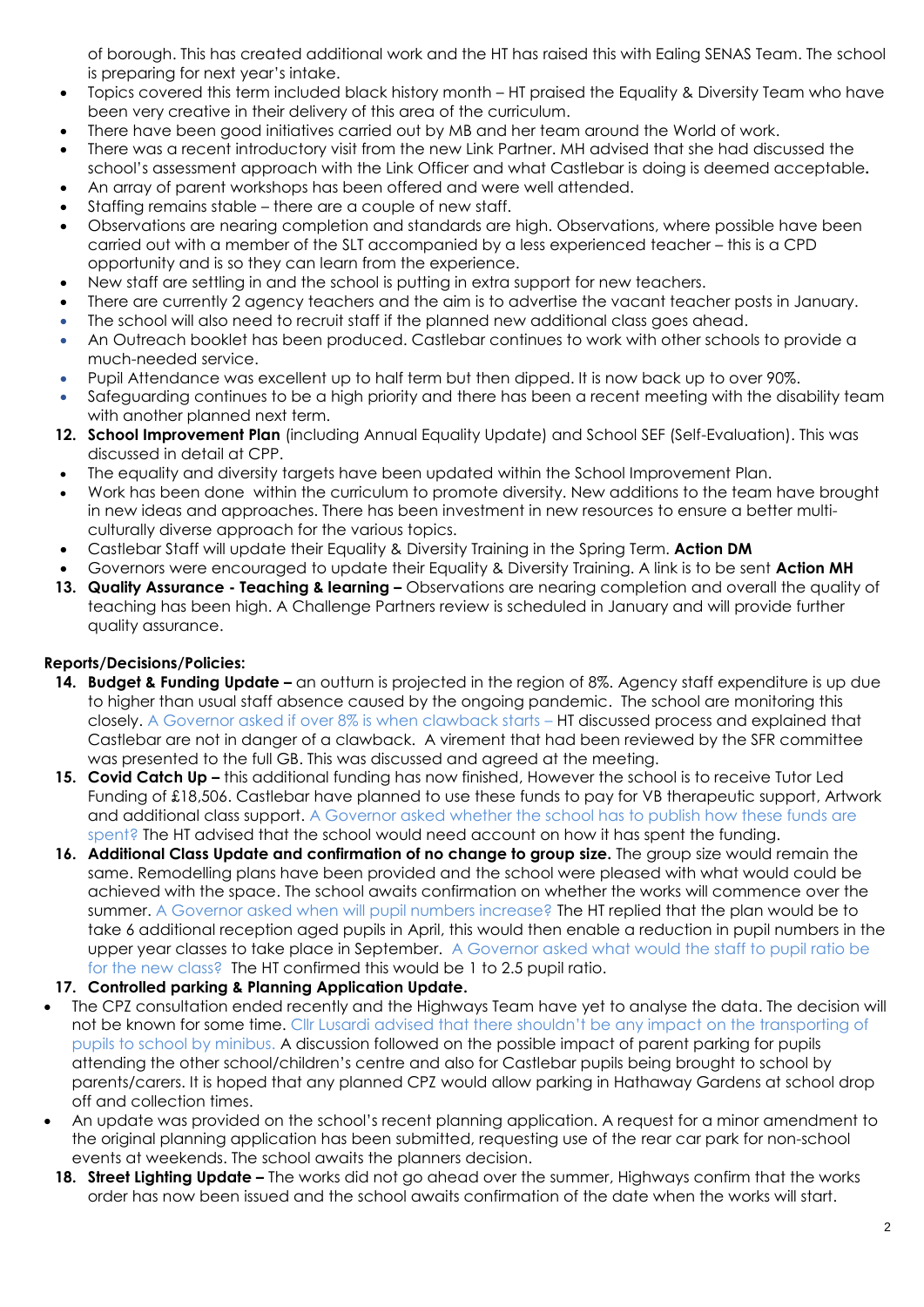- **19. Phase 1 Next Steps**  the contractor**,** ARJ, are to attend on 20/12 to survey and plan works. The actual works are planned to take place over the Easter break. A Governor asked if this has been agreed with Ealing – the HT confirmed that Ealing are leading on this and will be overseeing these works.
- **20. Risk Register and Business Continuity Plan –** these documents were recently updated and were circulated ahead of the meeting. As identified on the risk register the school server and WiFi systems are due for upgrade/replacement. This will future proof the school and provide a more secure and robust IT infrastructure. The school is being supported by their IT support provider, EPHS, who will obtain all necessary quotes and will project manage the work. It is hoped that the installations will take place during the February half term
- **21. Health & Safety Update – Covid19 (including Ventilation Survey Update).** MP visited the school earlier in the day to review all of the various specialist safety inspection reports. He provided feedback and declared that he is satisfied that there are robust procedures in place. The HT confirmed that despite staffing difficulties he is pleased to report that there has been no effect on safety standards. A Governor asked whether there are any new measures in place? The HT talked about the reporting of absence to the LCRC and the Amber protocol. The school have reintroduced Covid safety protocols e.g. encouraging social distancing and the wearing of masks in communal places and is ensuring good ventilation throughout school. A Governor asked about systems to prevent reusing air. The HT advised that all classrooms have windows and external doors and that staff are encouraged to keep these open to improve ventilation. He added that CO2 monitors are in place throughout the school and the readings are being monitored.
- 22. **Residential trips (PGL, Woodrow, ACE).** The HT advised that PGL centres were recently inspected by Ofsted and were put on notice. The school has a trip planned in May to Marchant Hill and this is one of the sites mentioned in the report. There is an action plan in place and the Ealing Safety officer has advised that trips can proceed with the necessary risk assessments and with due diligence . A Governor asked how the trip works in practice. The HT replied that approximately 15 pupils attend the residential trip from Monday to Friday and they are supported by a high number of staff. A payment schedule is put in place so that parents can spread the cost. Governors discussed the trip and agreed in principle that all planned residential trips can proceed. It was agreed to provide a further update on the planned trips at the Spring Term GB meeting. **Action Clerk**
- **23. GIAS, Governor Profiles and Meeting Attendance –** It was confirmed that all have recently been updated.

# **Training and Development**

- **24.Training for Governors -** GDPR/Safer the majority of Governors have now completed this online training. Equality Training is planned for the Spring Term. Governors have received regular training updates on what is available through Ealing CPD. CL requested to be resent the GDPR training link – **Action Clerk**
- **25. Governor Induction & Appraisal –** Governors discussed whether they would find it useful to meet with the Chair/Vice Chair on a one to one basis to discuss their role and how to develop this. A general discussion followed on the possible benefits and what might be covered. Each appraisal would be individualised and would form more of a mutual conversation; to include discussion on improvements to GB. It was agreed that this would be useful and the Chair agreed to organise these in the spring term. **Action MD/MP**
- **26. Training to be attended/Attended –** RS is to undertake safeguarding, and Equality & Diversity Training. RS to provide feedback at start of next GB action on key points. MA has signed up to attend a course on The Effectiveness of School Visits. **Action RS to provide feedback from E&D training at start of GB Spring**
- **27. Governor Development Day Feedback –** Governors briefly discussed the development day and agreed that it is good to have this time together and that they wish to continue to meet annually.

## **Other Business**

- **28.Directors Report –** the summer term directors' report was briefly discussed at the meeting.
- **29.Correspondence to the Chair of Governors –** there was none received**.**
- **30.Dates for the Diary and date and time of next meetings:** No change to meeting dates already agreed and published. The HT advised that due to the pandemic that the Christmas concert is likely to be offered in the form of a class assembly.
- **31.Other Business: There was nothing more to discuss.**

| Minutes approved by:      | The meeting finished at 6.30pm     |
|---------------------------|------------------------------------|
| Mary Delger               | Sharon Fida                        |
| <b>Chair of Governors</b> | <b>Clerk to the Governing Body</b> |